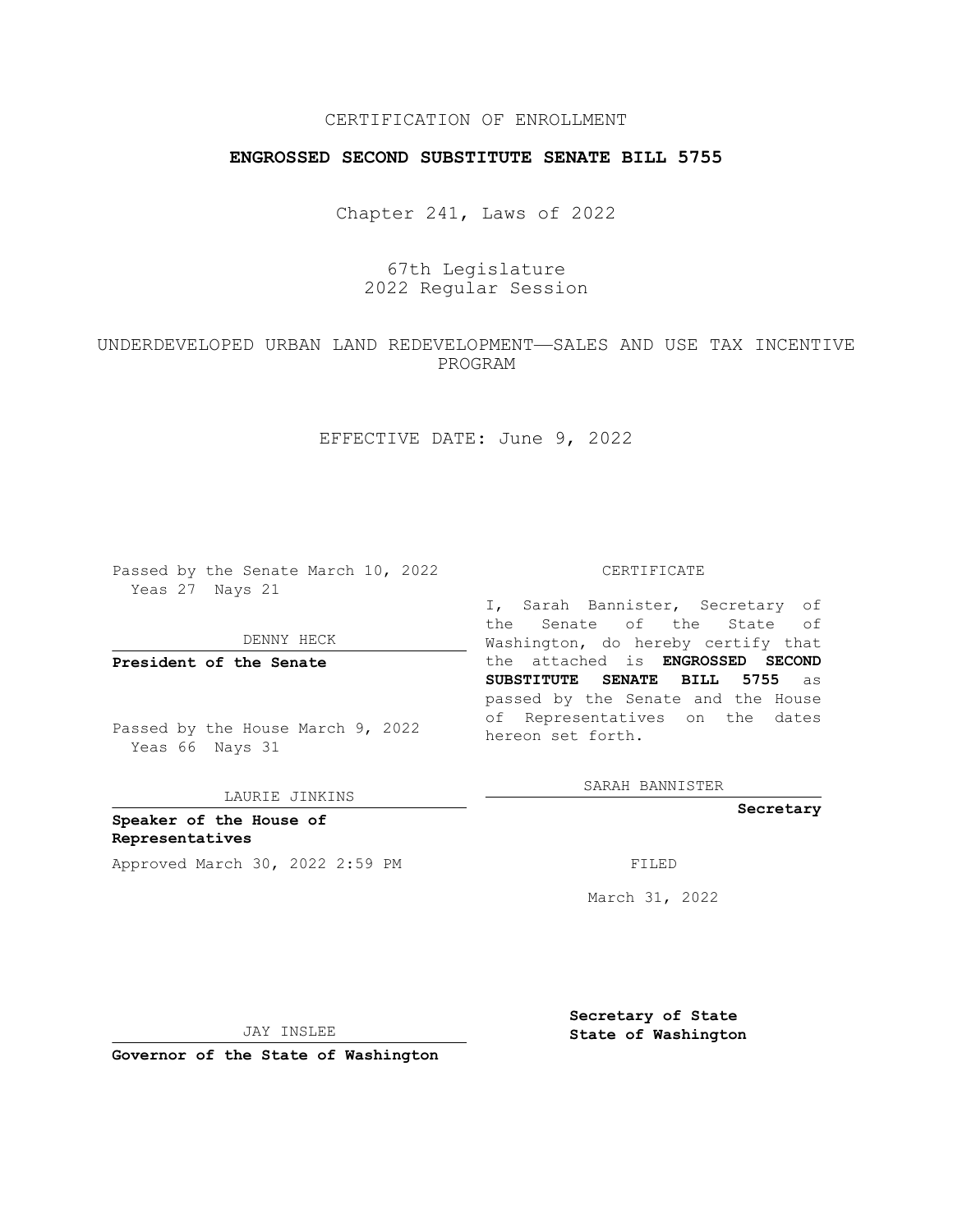### **ENGROSSED SECOND SUBSTITUTE SENATE BILL 5755**

AS AMENDED BY THE HOUSE

Passed Legislature - 2022 Regular Session

# **State of Washington 67th Legislature 2022 Regular Session**

**By** Senate Ways & Means (originally sponsored by Senators Trudeau, Billig, Nobles, Saldaña, and Wellman)

READ FIRST TIME 02/28/22.

 AN ACT Relating to authorizing certain cities to establish a limited sales and use tax incentive program to encourage redevelopment of underdeveloped lands in urban areas; adding a new chapter to Title 82 RCW; creating a new section; and providing 5 expiration dates.

6 BE IT ENACTED BY THE LEGISLATURE OF THE STATE OF WASHINGTON:

7 NEW SECTION. **Sec. 1.** The legislature finds that:

8 (1) Many cities in Washington are actively planning for growth 9 under the growth management act, chapter 36.70A RCW;

10 (2) The construction industry provides living wage jobs for 11 families across Washington;

12 (3) In the current economic climate, the creation of additional 13 affordable housing units is essential to the economic health of our 14 cities and our state;

15 (4) It is critical that Washington state promote its cities and 16 its property owners that will provide affordable housing;

 (5) A meaningful, fair, and predictable economic incentive should be created to stimulate the redevelopment of underdeveloped property in targeted urban areas through a limited sales and use tax deferral 20 program as provided by this chapter;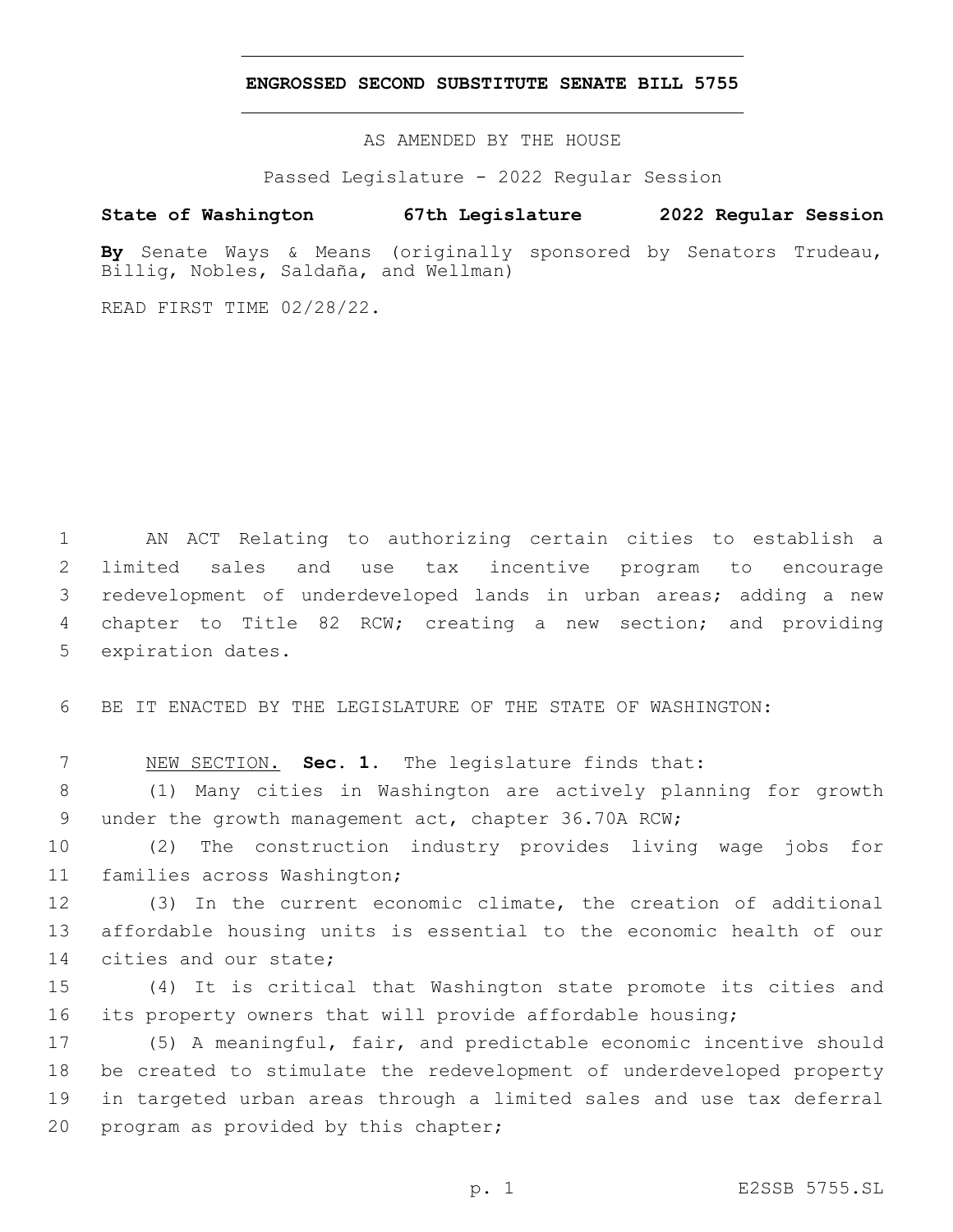(6) This limited tax deferral will help the owners of underdeveloped property achieve the highest and best use of land and enable cities to more fully realize their planning goals; and

 (7) Data regarding the number of additional affordable units created due to the limited tax deferral will be evaluated to determine if this tool could be used to increase affordable housing 7 in other areas of the state.

 NEW SECTION. **Sec. 2.** It is the purpose of this chapter to encourage the redevelopment of underdeveloped land in targeted urban areas, thereby increasing affordable housing, employment opportunities, and helping accomplish the other planning goals of Washington cities. The legislative authorities of cities to which this chapter applies may authorize a sales and use tax deferral for an investment project within the city if the legislative authority of the city finds that there are significant areas of underdeveloped land and a lack of affordable housing in areas proximate to the land. If a conditional recipient maintains the property for qualifying purposes for at least 10 years, deferred sales and use taxes need not be repaid.

 NEW SECTION. **Sec. 3.** The definitions in this section apply throughout this chapter unless the context clearly requires otherwise.

 (1) "Affordable homeownership housing" means housing intended for owner occupancy to low or moderate-income households whose monthly housing costs, including utilities other than telephone, do not exceed 30 percent of the household's monthly income.

 (2) "Affordable rental housing" means housing for very low or low-income households whose monthly housing costs, including utilities other than telephone, do not exceed 30 percent of the 30 household's monthly income.

(3) "Applicant" means an owner of underdeveloped property.

 (4) "City" means a city with a population of at least 135,000 and not more than 250,000 at the time the city initially establishes the 34 program under this section.

 (5) "Conditional recipient" means an owner of underdeveloped land granted a conditional certificate of program approval under this chapter, which includes any successor owner of the property.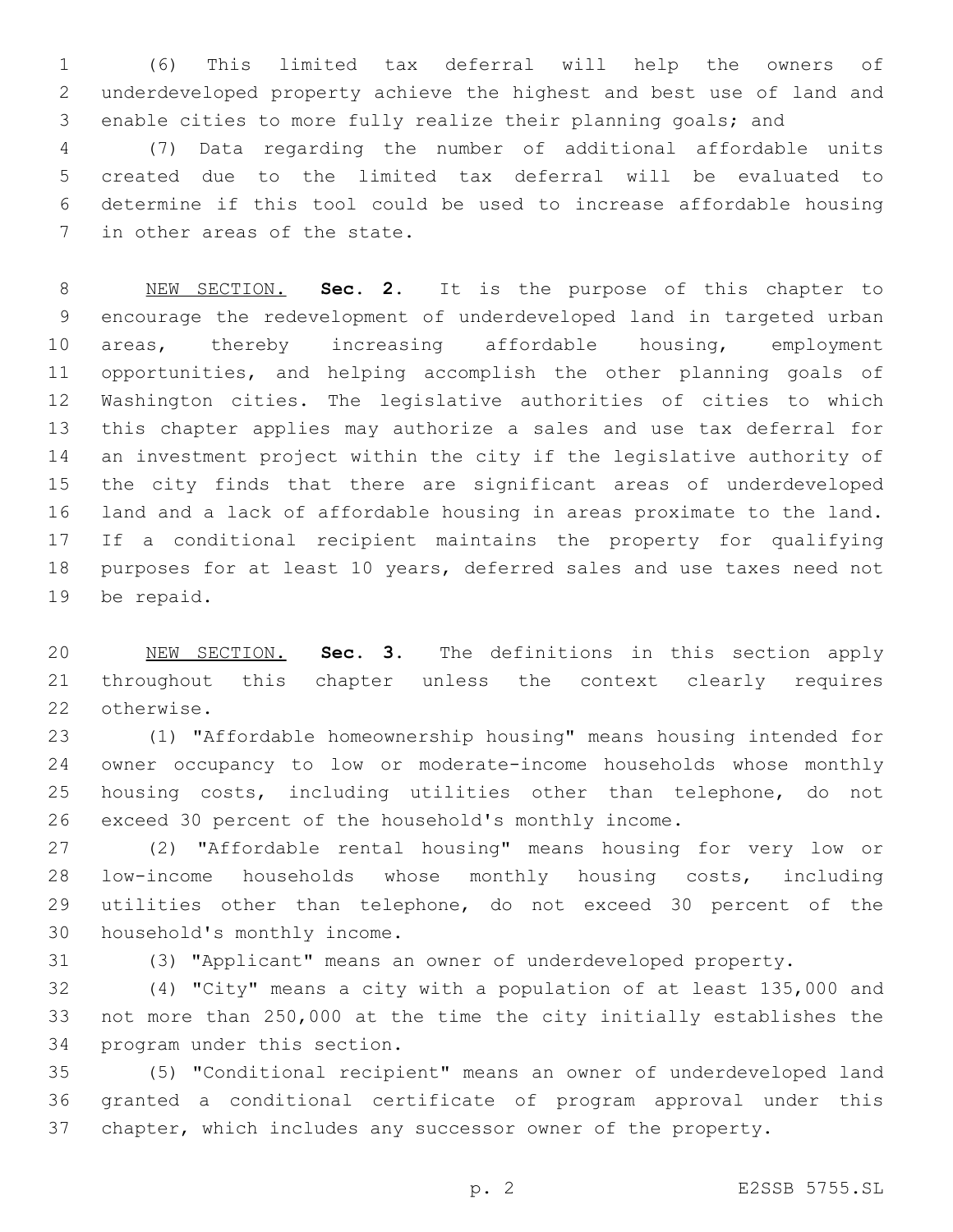(6) "County median price" means the most recently published quarterly data of median home prices by the Washington center for 3 real estate research.

 (7) "Eligible investment project" means an investment project that is located in a city and receiving a conditional certificate of 6 program approval.

 (8) "Fair market rent" means the estimates of 40th percentile gross rents for standard quality units within counties as published by the federal department of housing and urban development.

 (9) "Governing authority" means the local legislative authority of a city having jurisdiction over the property for which a deferral 12 may be granted under this chapter.

 (10) "Household" means a single person, family, or unrelated 14 persons living together.

 (11)(a) "Initiation of construction" means the date that a building permit is issued under the building code adopted under RCW 19.27.031 for construction of the qualified building, if the underlying ownership of the building vests exclusively with the person receiving the economic benefit of the deferral.

 (b) "Initiation of construction" does not include soil testing, 21 site clearing and grading, site preparation, or any other related activities that are initiated before the issuance of a building permit for the construction of the foundation of the building.

 (c) If the investment project is a phased project, "initiation of 25 construction" applies separately to each phase.

 (12) "Investment project" means an investment in multifamily housing, including labor, services, and materials incorporated in the planning, installation, and construction of the project. "Investment project" includes investment in related facilities such as playgrounds and sidewalks as well as facilities used for business use 31 for mixed-use development.

 (13) "Low-income household" means a single person, family, or unrelated persons living together whose adjusted income is more than 50 percent but is at or below 80 percent of the median family income adjusted for family size, for the county, city, or metropolitan statistical area, where the project is located, as reported by the United States department of housing and urban development.

 (14) "Moderate-income household" means a single person, family, or unrelated persons living together whose adjusted income is more than 80 percent but is at or below 115 percent of the median family

p. 3 E2SSB 5755.SL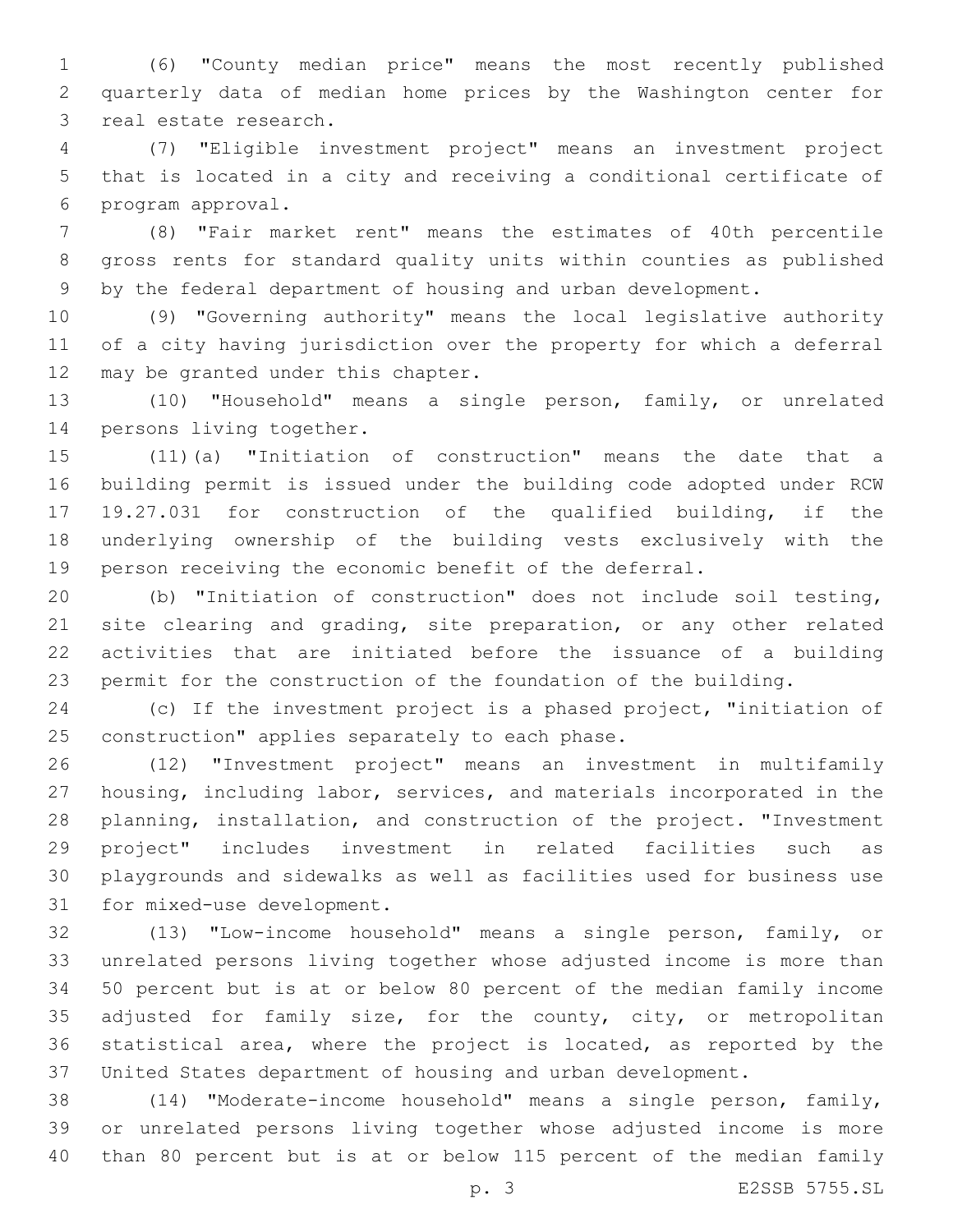income adjusted for family size, for the county, city, or metropolitan statistical area, where the project is located, as reported by the United States department of housing and urban development.4

 (15) "Multifamily housing" means a building or a group of buildings having two or more dwelling units not designed or used as transient accommodations and not including hotels and motels. Multifamily units may result from new construction or rehabilitation or conversion of vacant, underutilized, or substandard buildings to 10 multifamily housing.

(16) "Owner" means the property owner of record.

 (17) "Underdeveloped property" means land used as a surface parking lot for parking of motor vehicles off the street or highway, that is open to public use with or without charge, as of the 15 effective date of this section.

 (18) "Very low-income household" means a single person, family, or unrelated persons living together whose adjusted income is at or below 50 percent of the median family income adjusted for family size, for the county, city, or metropolitan statistical area, where the project is located, as reported by the United States department 21 of housing and urban development.

 NEW SECTION. **Sec. 4.** (1) For the purpose of creating a sales and use tax deferral program under this chapter, the governing authority must adopt a resolution of intention to create a sales and use tax deferral program as generally described in the resolution. The resolution must state the time and place of a hearing to be held by the governing authority to consider the creation of the tax deferral program and may include such other information pertaining to the creation of the deferral program as the governing authority determines to be appropriate to apprise the public of the action intended. However, the resolution must provide information pertaining to:

33 (a) The application process;

34 (b) The approval process;

(c) The appeals process for applications denied approval; and

 (d) Additional requirements, conditions, and obligations that 37 must be followed postapproval of an application.

 (2) The governing authority must give notice of a hearing held under this chapter by publication of the notice once each week for

p. 4 E2SSB 5755.SL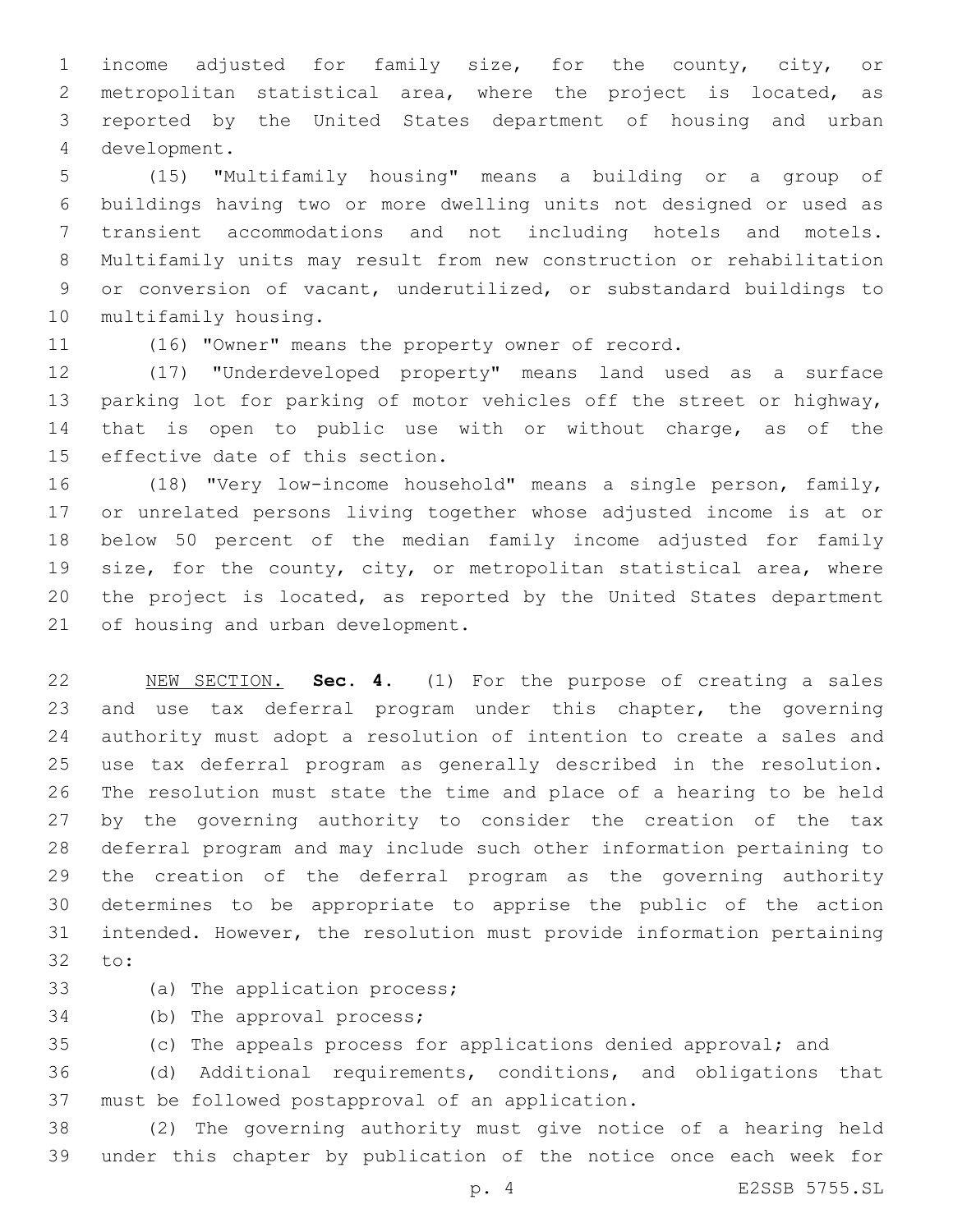two consecutive weeks, not less than seven days, nor more than 30 days before the date of the hearing in a paper having a general circulation in the city. The notice must state the time, date, place, 4 and purpose of the hearing.

 (3) Following the hearing or a continuance of the hearing, the governing authority may authorize the creation of the program.

 NEW SECTION. **Sec. 5.** An owner of underdeveloped property seeking a sales and use tax deferral under this chapter on an investment project must complete the following procedures:

 (1) The owner must apply to the city on forms adopted by the governing authority. The application must contain the following:

 (a) Information setting forth the grounds supporting the requested deferral including information indicated on the application 14 form or in the quidelines;

 (b) A description of the investment project and site plan, and 16 other information requested;

 (c) A statement of the expected number of affordable housing 18 units to be created:

 (d) A statement that the applicant is aware of the potential tax liability involved if the investment project ceases to be used for 21 eligible uses under this chapter;

 (e) A statement that the applicant is aware that the investment project must be completed within three years from the date of 24 approval of the application;

 (f) A statement that the applicant is aware that the governing authority or the city official authorized by the governing authority may extend the deadline for completion of construction or rehabilitation for a period not to exceed 24 consecutive months; and

 (g) A statement that the applicant would not have built in this location but for the availability of the tax deferral under this 31 chapter;

 (2) The applicant must verify the application by oath or 33 affirmation; and

 (3) The application must be accompanied by the application fee, 35 if any, required under this chapter. The duly authorized administrative official or committee of the city may permit the applicant to revise an application before final action by the duly authorized administrative official or committee of the city.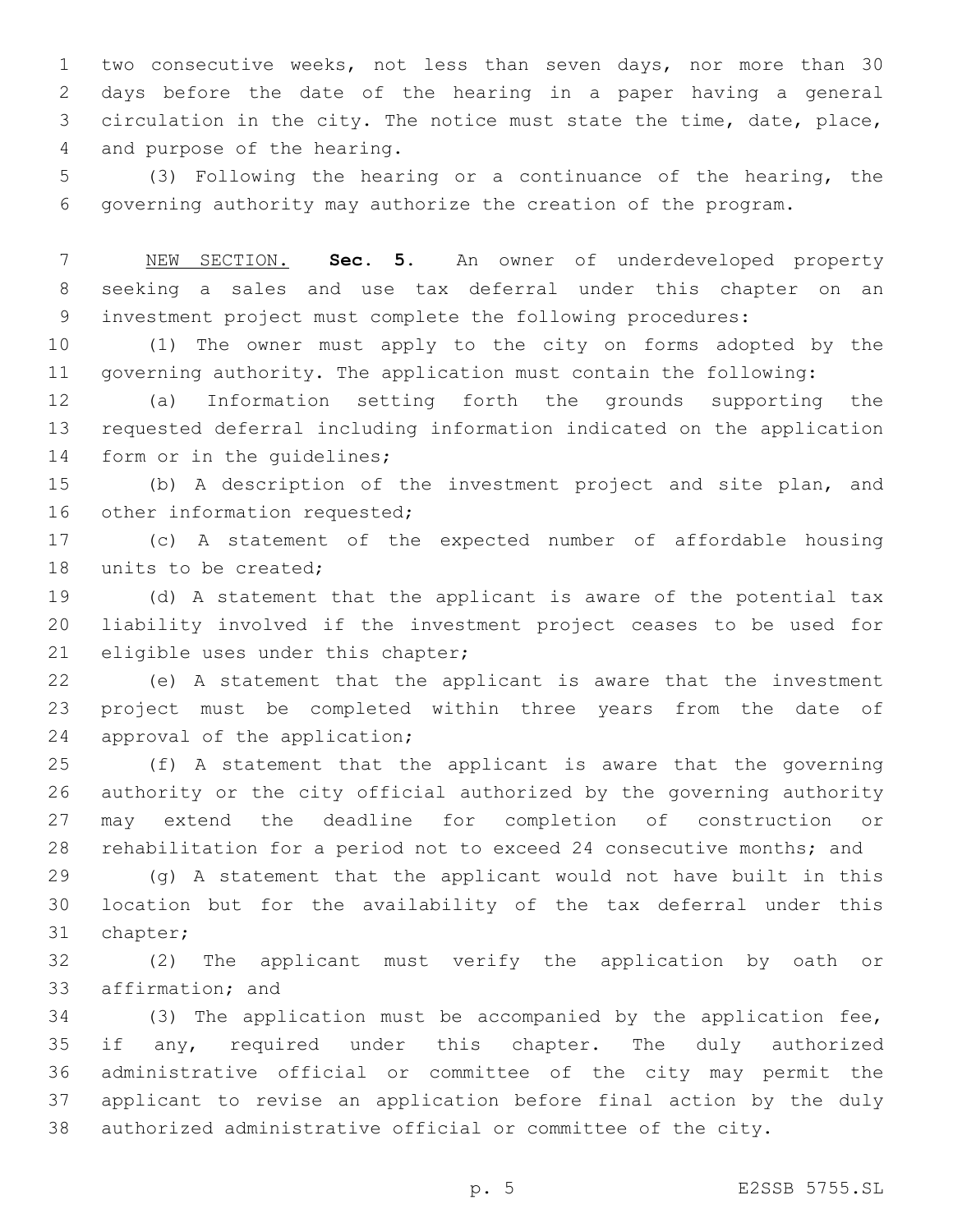NEW SECTION. **Sec. 6.** The duly authorized administrative official or committee of the city may approve the application and grant a conditional certificate of program approval if it finds that:

 (1)(a) The investment project is set aside primarily for multifamily housing units and the applicant commits to renting or selling at least 50 percent of the units as affordable rental housing or affordable homeownership housing to very low, low, and moderate- income households. In a mixed use project, only the ground floor of a building may be used for commercial purposes with the remainder 10 dedicated to multifamily housing units;

 (b) At least 50 percent of the investment project set aside for multifamily housing units will be rented at a price at or below fair market rent for the county or sold at a price at or below county 14 median price; and

 (c) The applicant commits to any additional affordability and income eligibility conditions adopted by the local government under this chapter not otherwise inconsistent with this chapter;

 (2) The investment project is, or will be, at the time of completion, in conformance with all local plans and regulations that 20 apply at the time the application is approved;

 (3) The investment project will occur on land that constitutes 22 underdeveloped property;

 (4) The area where the investment project will occur is located within an area zoned for residential or mixed uses;

 (5) The terms and conditions of the implementation of the development meets the requirements of this chapter and any requirements of the city that are not otherwise inconsistent with 28 this chapter;

 (6) The land where the investment project will occur was not acquired through a condemnation proceeding under Title 8 RCW; and

 (7) All other requirements of this chapter have been satisfied as well as any other requirements of the city that are not otherwise 33 inconsistent with this chapter.

 NEW SECTION. **Sec. 7.** (1) The duly authorized administrative official or committee of the city must approve or deny an application filed under this chapter within 90 days after receipt of the application.

 (2) If the application is approved, the city must issue the applicant a conditional certificate of program approval. The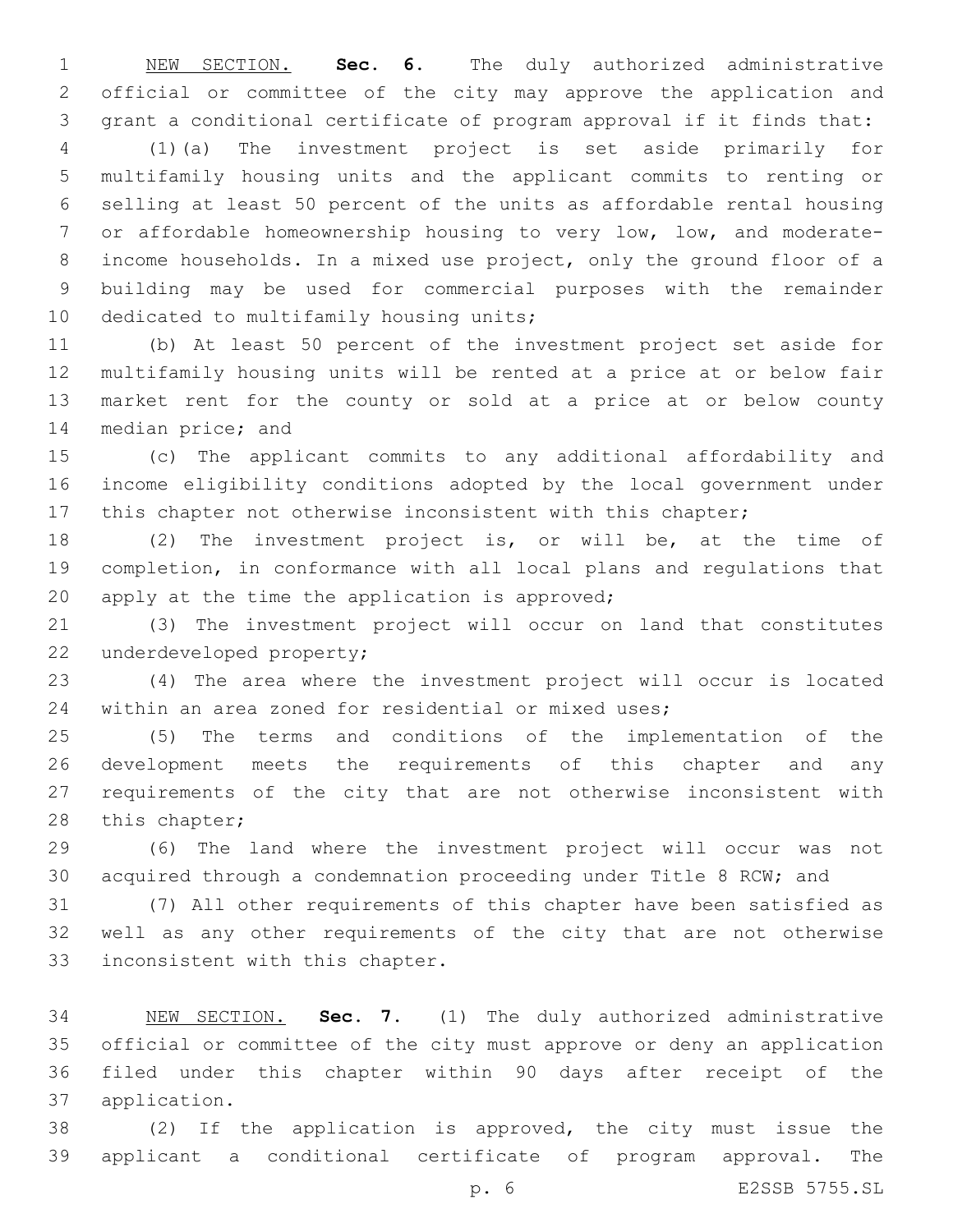certificate must contain a statement by a duly authorized administrative official of the governing authority that the investment project as described in the application will comply with 4 the required criteria of this chapter.

 (3) If the application is denied by the city, the city must state in writing the reasons for denial and send the notice to the applicant at the applicant's last known address within 10 days of the 8 denial.

 (4) Upon denial by the city, an applicant may appeal the denial to the city's governing authority or a city official designated by the city to hear such appeals within 30 days after receipt of the denial. The appeal before the city's governing authority or designated city official must be based upon the record made before the city with the burden of proof on the applicant to show that there was no substantial evidence to support the city's decision. The 16 decision of the city on the appeal is final.

 NEW SECTION. **Sec. 8.** The governing authority may establish an application fee. This fee may not exceed an amount determined to be required to cover the cost to be incurred by the governing authority in administering the program under this chapter. The application fee must be paid at the time the application for program approval is filed.

 NEW SECTION. **Sec. 9.** (1) Within 30 days of the issuance of a 24 certificate of occupancy for an eligible investment project, the conditional recipient must file with the city the following:

 (a) A description of the work that has been completed and a statement that the eligible investment project qualifies the property 28 for a sales and use tax deferral under this chapter;

 (b) A statement of the new affordable housing to be offered as a 30 result of the new construction; and

 (c) A statement that the work has been completed within three years of the issuance of the conditional certificate of program 33 approval.

 (2) Within 30 days after receipt of the statements required under subsection (1) of this section, the city must determine and notify the conditional recipient as to whether the work completed and the affordable housing to be offered are consistent with the application and the contract approved by the city, and the investment project

p. 7 E2SSB 5755.SL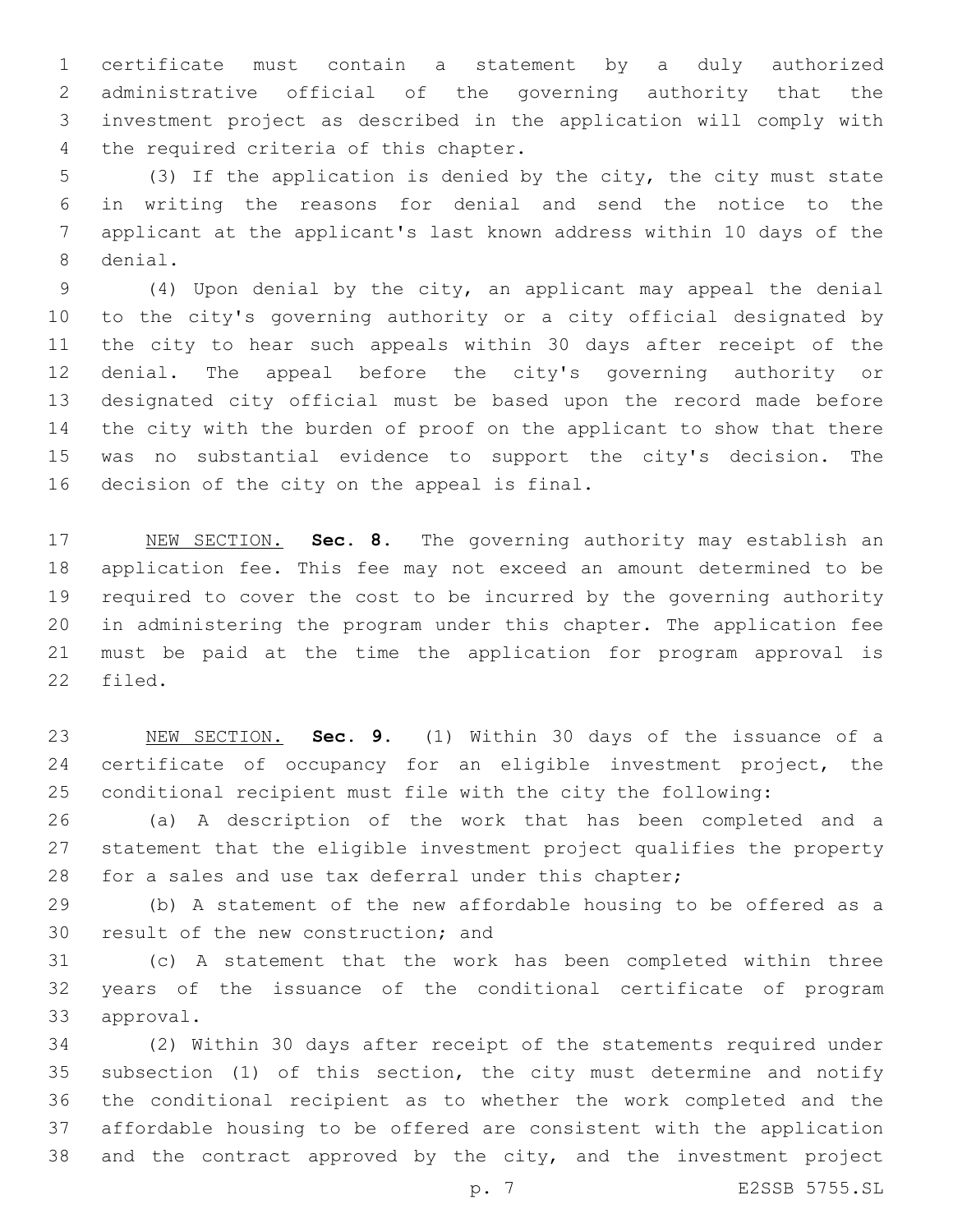continues to qualify for a tax deferral under this chapter. The conditional recipient must notify the department within 30 days from receiving the city's determination to schedule an audit of the deferred taxes. The department must determine the amount of sales and use taxes qualifying for the deferral. If the department determines that purchases were not eligible for deferral it must assess interest, but not penalties, on the nonqualifying amounts.

 (3) The city must notify the conditional recipient within 30 days that a tax deferral under this chapter is denied if the city 10 determines that:

 (a) The work was not completed within three years of the 12 application date;

 (b) The work was not constructed consistent with the application 14 or other applicable requirements;

 (c) The affordable housing units to be offered are not consistent 16 with the application and criteria of this chapter; or

 (d) The owner's property is otherwise not qualified for a sales 18 and use tax deferral under this chapter.

 (4) If the city finds that the work was not completed within the required time period due to circumstances beyond the control of the conditional recipient and that the conditional recipient has been acting and could reasonably be expected to act in good faith and with due diligence, the governing authority may extend the deadline for completion of the work for a period not to exceed 24 consecutive 25 months.

 (5) The city's governing authority may enact an ordinance to provide a process for a conditional recipient to appeal a decision by the city that the conditional recipient is not entitled to a deferral of sales and use taxes. The conditional recipient may appeal a decision by the city to deny a deferral of sales and use taxes in superior court under RCW 34.05.510 through 34.05.598, if the appeal is filed within 30 days of notification by the city to the 33 conditional recipient.

 (6) A city denying a conditional recipient of a sales and use tax deferral under subsection (3) of this section must notify the department and taxes deferred under this chapter are immediately due and payable, subject to any appeal by the conditional recipient. The department must assess interest at the rate provided for delinquent taxes and penalties retroactively to the date of deferral. A debt for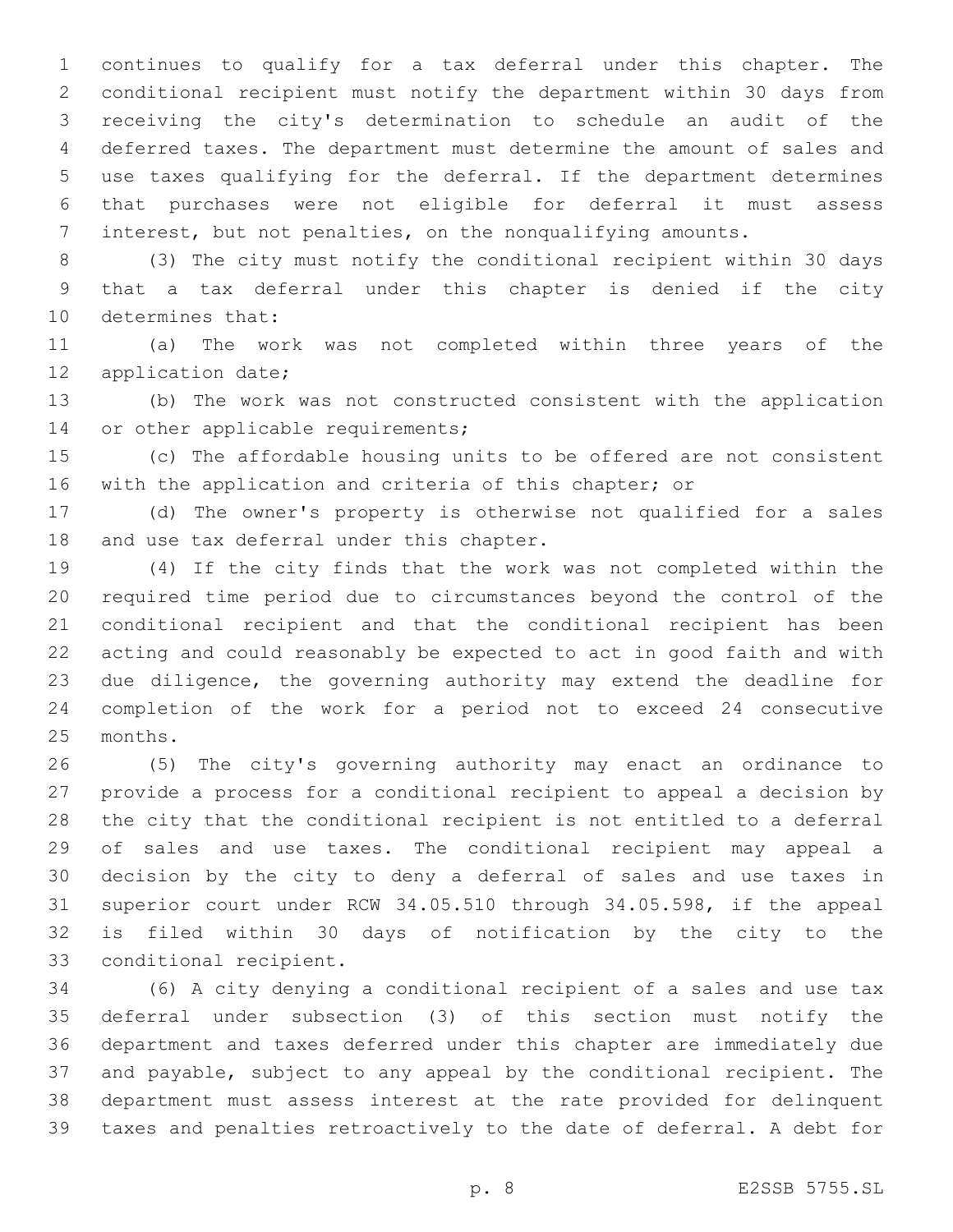deferred taxes will not be extinguished by insolvency or other 2 failure of the recipient.

 NEW SECTION. **Sec. 10.** (1) Thirty days after the anniversary of the date of issuance of the certificate of occupancy and each year thereafter for 10 years, the conditional recipient must file with a designated authorized representative of the city an annual report indicating the following:

 (a) A statement of the affordable housing units constructed on 9 the property as of the anniversary date;

 (b) A certification by the conditional recipient that the 11 property has not changed use;

 (c) A description of changes or improvements constructed after 13 issuance of the certificate of occupancy; and

(d) Any additional information requested by the city.

 (2) The conditional recipient of a deferral of taxes under this chapter must file a complete annual tax performance report with the department pursuant to RCW 82.32.534 beginning the year the certificate of occupancy is issued and each year thereafter for 10 19 years.

 (3) A city that issues a certificate of program approval under this chapter must report annually by December 31st of each year, beginning in 2022, to the department of commerce. The report must 23 include the following information:

(a) The number of program approval certificates granted;

(b) The total number and type of new buildings constructed;

 (c) The number of affordable housing units resulting from the new 27 construction; and

 (d) The estimated value of the sales and use tax deferral for each investment project receiving a program approval and the total estimated value of sales and use tax deferrals granted.

 NEW SECTION. **Sec. 11.** (1) A conditional recipient must submit an application to the department before initiation of the construction of the investment project. In the case of an investment project involving multiple qualified buildings, applications must be 35 made for, and before the initiation of construction of, each qualified building. The application must be made to the department in a form and manner prescribed by the department. The application must include a copy of the conditional certificate of program approval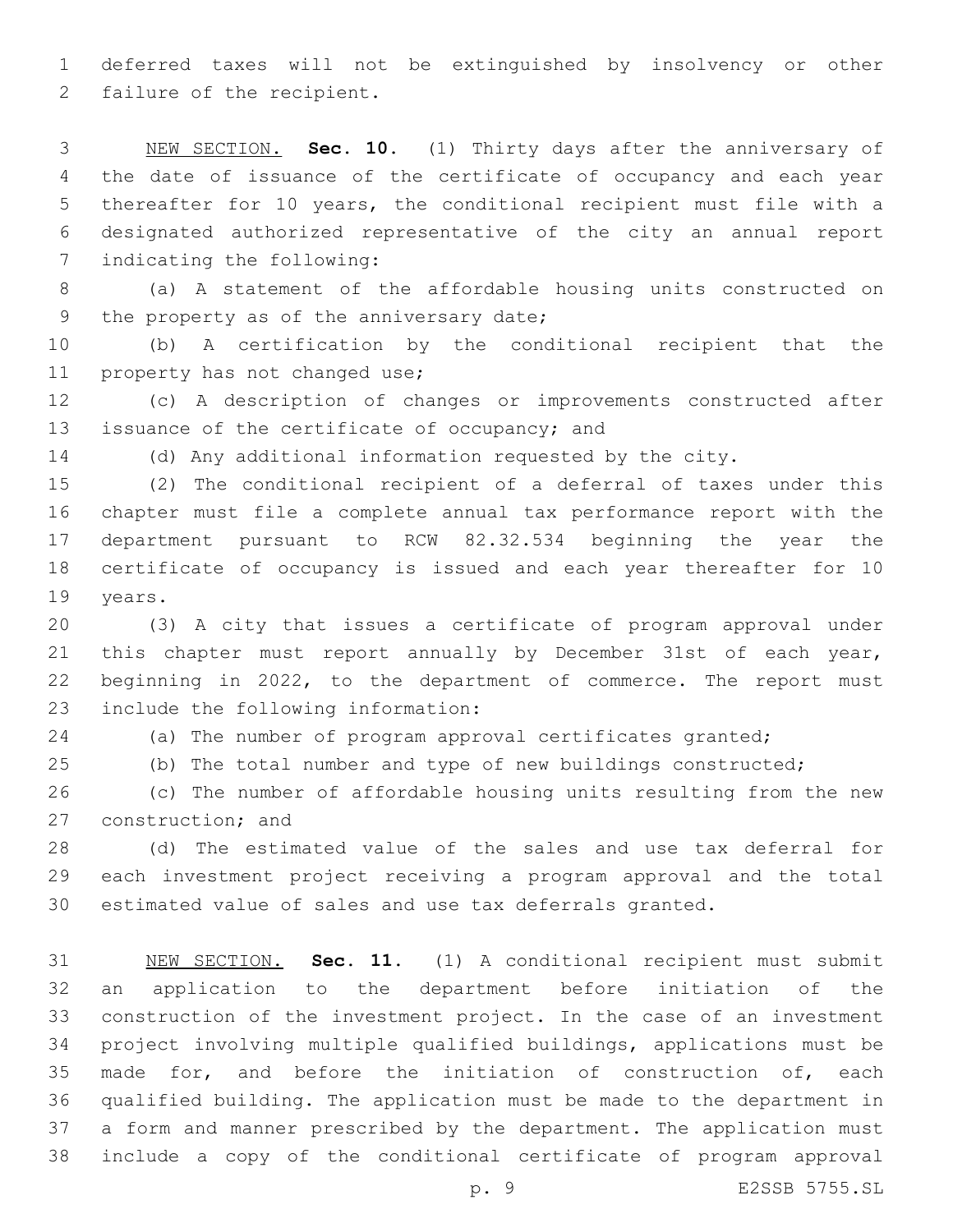issued by the city, estimated construction costs, time schedules for completion and operation, and any other information required by the department. The department must rule on the application within 60 4 days.

 (2) The department must provide information to the conditional recipient regarding documentation that must be retained by the conditional recipient in order to substantiate the amount of sales 8 and use tax actually deferred under this chapter.

 (3) The department may not accept applications for the deferral 10 under this chapter after June 30, 2032.

 (4) The application must include a waiver by the conditional recipient of the four-year limitation under RCW 82.32.100.

13 (5) This section expires July 1, 2032.

 NEW SECTION. **Sec. 12.** (1) After receiving the conditional certificate of program approval issued by the city and provided to the department by the applicant, the department must issue a sales and use tax deferral certificate for state and local sales and use taxes due under chapters 82.08, 82.12, and 82.14 RCW on each eligible investment project.

 (2) The department must keep a running total of all estimated sales and use tax deferrals provided under this chapter during each 22 fiscal biennium.

 (3) The deferral certificate is valid during active construction of a qualified investment project and expires on the day the city issues a certificate of occupancy for the investment project for 26 which a deferral certificate was issued.

27 (4) This section expires July 1, 2032.

 NEW SECTION. **Sec. 13.** (1) If a conditional recipient voluntarily opts to discontinue compliance with the requirements of this chapter, the recipient must notify the city and department within 60 days of the change in use or intended discontinuance.

 (2) If, after the department has issued a sales and use tax deferral certificate and the conditional recipient has received a certificate of occupancy, the city finds that a portion of an investment project is changed or will be changed to disqualify the recipient for sales and use tax deferral eligibility under this chapter, the city must notify the department and all deferred sales and use taxes are immediately due and payable. The department must

p. 10 E2SSB 5755.SL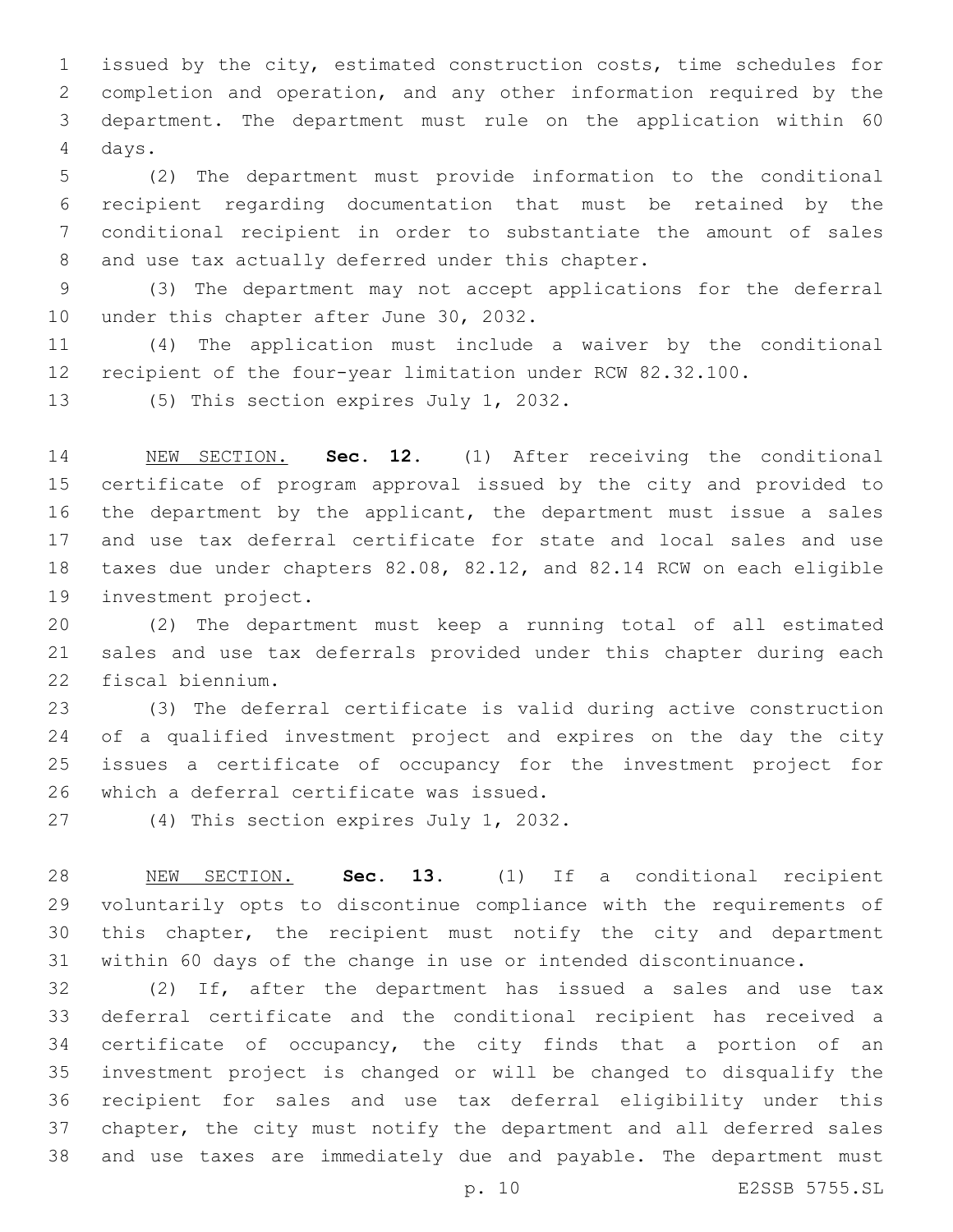assess interest at the rate provided for delinquent taxes and penalties retroactively to the date of deferral. A debt for deferred taxes will not be extinguished by insolvency or other failure of the 4 recipient.

 (3) This section does not apply after 10 years from the date of 6 the certificate of occupancy.

 NEW SECTION. **Sec. 14.** (1) Transfer of investment project ownership does not terminate the deferral. The deferral is transferred subject to the successor meeting the eligibility requirements of this chapter.

 (2) The transferor of an eligible project must notify the city 12 and the department of such transfer. The city must certify to the department that the successor meets the requirements of the deferral. The transferor must provide the information necessary for the department to transfer the deferral. If the transferor fails to notify the city and the department, all deferred sales and use taxes are immediately due and payable. The department must assess interest at the rate provided for delinquent taxes and penalties retroactively 19 to the date of deferral.

 NEW SECTION. **Sec. 15.** (1) This section is the tax preference performance statement for the tax preference contained in 22 chapter . . ., Laws of 2022 (this act). This performance statement is only intended to be used for subsequent evaluation of the tax preference. It is not intended to create a private right of action by any party or to be used to determine eligibility for preferential tax treatment.

 (2) The legislature categorizes this tax preference as one intended to induce certain designated behavior by taxpayers, as 29 indicated in RCW 82.32.808(2)(a).

 (3) It is the legislature's specific public policy objective to expand affordable housing options for very low to moderate-income households, specifically in underdeveloped urban areas.

 (4)(a) To measure the effectiveness of the tax preference in this act, the joint legislative audit and review committee must evaluate the number of increased housing units on underdeveloped property. If a review finds that the number of affordable housing units has not increased, then the legislature intends to repeal this tax 38 preference.